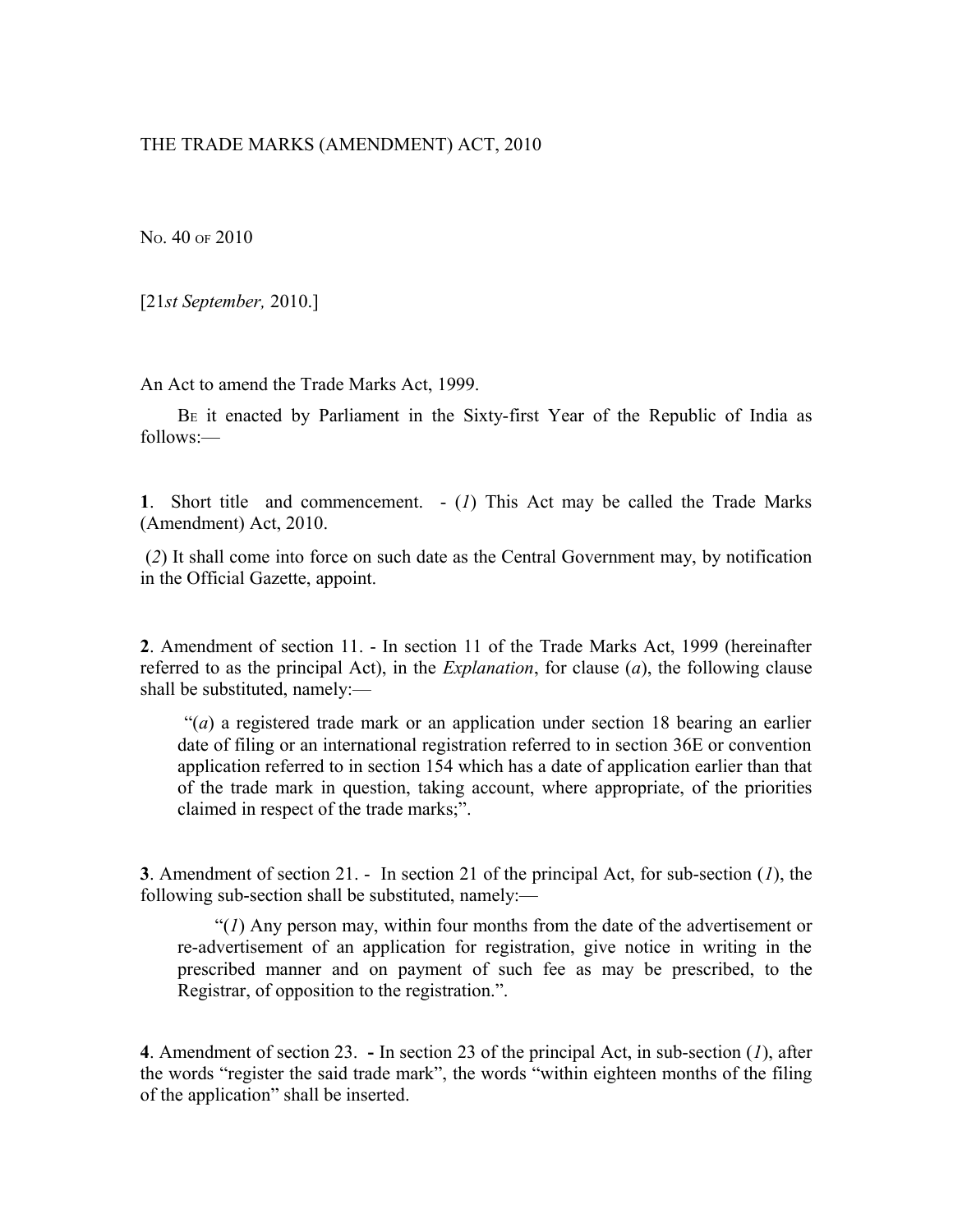**5**. Insertion of new Chapter IVA. **-** After Chapter IV of the principal Act, the following Chapter shall be inserted, namely:—

## 'CHAPTER IVA

SPECIAL PROVISIONS RELATING TO PROTECTION OF TRADE MARKS THROUGH INTERNATIONAL REGISTRATION UNDER THE MADRID PROTOCOL

 36A. Application of Act in case of international registration under Madrid Protocol. - The provisions of this Chapter shall apply to international applications and international registrations under the Madrid Protocol.

36B. Definitions. - In this Chapter, unless the context otherwise requires,—

(*a*) "application", in relation to a Contracting State or a Contracting Organisation, means an application made by a person who is a citizen of, or is domiciled in, or has a real and effective industrial or commercial establishment in, that Contracting State or a State which is a member of that Contracting Organisation, as the case may be.

*Explanation.—*For the purposes of this clause, "real and effective industrial or commercial establishment" means and includes any establishment where some *bona fide* industrial or commercial activity takes place and need not necessarily be the principal place of business;

(*b*) "basic application" means an application for the registration of a trade mark filed under section 18 and which is used as a basis for applying for an international registration;

(*c*) "basic registration" means the registration of a trade mark under section 23 and which is used as a basis for applying for an international registration;

(*d*) "Common Regulations" means the Regulations concerning the implementation of the Madrid Protocol;

(*e*) "Contracting Organisation" means a Contracting Party that is an intergovernmental organisation;

(*f*) "Contracting Party" means a Contracting State or Contracting Organisation party to the Madrid Protocol;

(*g*) "Contracting State" means a country party to the Madrid Protocol;

(*h*) "international application" means an application for international registration or for extension of the protection resulting from an international registration to any Contracting Party made under the Madrid Protocol;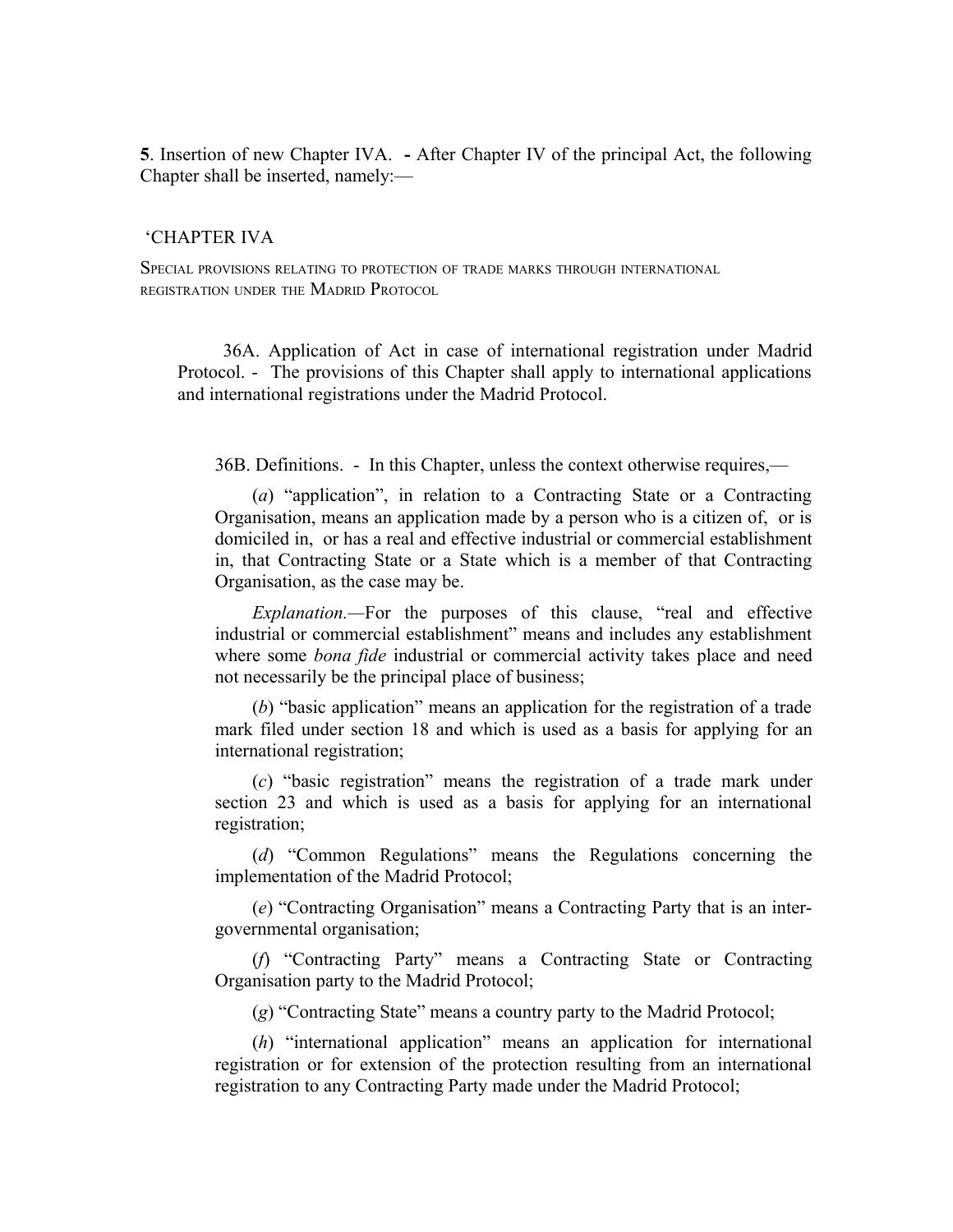(*i*) "International Bureau" means the International Bureau of the World Intellectual Property Organisation;

(*j*) "international registration" means the registration of a trade mark in the register of the International Bureau effected under the Madrid Protocol;

(*k*) "Madrid Agreement" means the Madrid Agreement Concerning the International Registration of Marks adopted at Madrid on the 14th day of April, 1891, as subsequently revised and amended;

(*l*) "Madrid Protocol" means the Protocol relating to the Madrid Agreement Concerning the International Registration of Marks adopted at Madrid on the 27th day of June, 1989, as amended from time to time.

 36C. Trade Marks Registry to deal with international applications. - Notwithstanding anything contained in sub-section (*3*) of section 5, an international application shall be dealt with by the head office of the Trade Marks Registry or such branch office of the Registry, as the Central Government may, by notification in the Official Gazette, specify.

36D. International application originating from India. - (*1*) Where an application for the registration of a trade mark has been made under section 18 or a trade mark has been registered under section 23, the applicant or the registered proprietor may make an international application on the form prescribed by the Common Regulations for international registration of that trade mark.

(*2*) A person holding an international registration may make an international application on the form prescribed by the Common Regulations for extension of the protection resulting from such registration to any other Contracting Party.

(*3*) An international application under sub-section (*1*) or sub-section (*2*) shall designate the Contracting Parties where the protection resulting from the international registration is required.

(*4*) The Registrar shall certify in the prescribed manner that the particulars appearing in the international application correspond to the particulars appearing, at the time of the certification, in the application under section 18 or the registration under section 23, and shall indicate the date and number of that application or the date and number of that registration as well as the date and number of the application from which that registration resulted, as the case may be, and shall within the prescribed period, forward the international application to the International Bureau for registration, also indicating the date of the international application.

(*5*) Where at any time before the expiry of a period of five years of an international registration, whether such registration has been transferred to another person or not, the application under section 18 or the registration under section 23, as the case may be, has been withdrawn or cancelled or has expired or has been finally refused in respect of all or some of the goods or services listed in the international registration, the protection resulting from such international registration shall cease to have effect: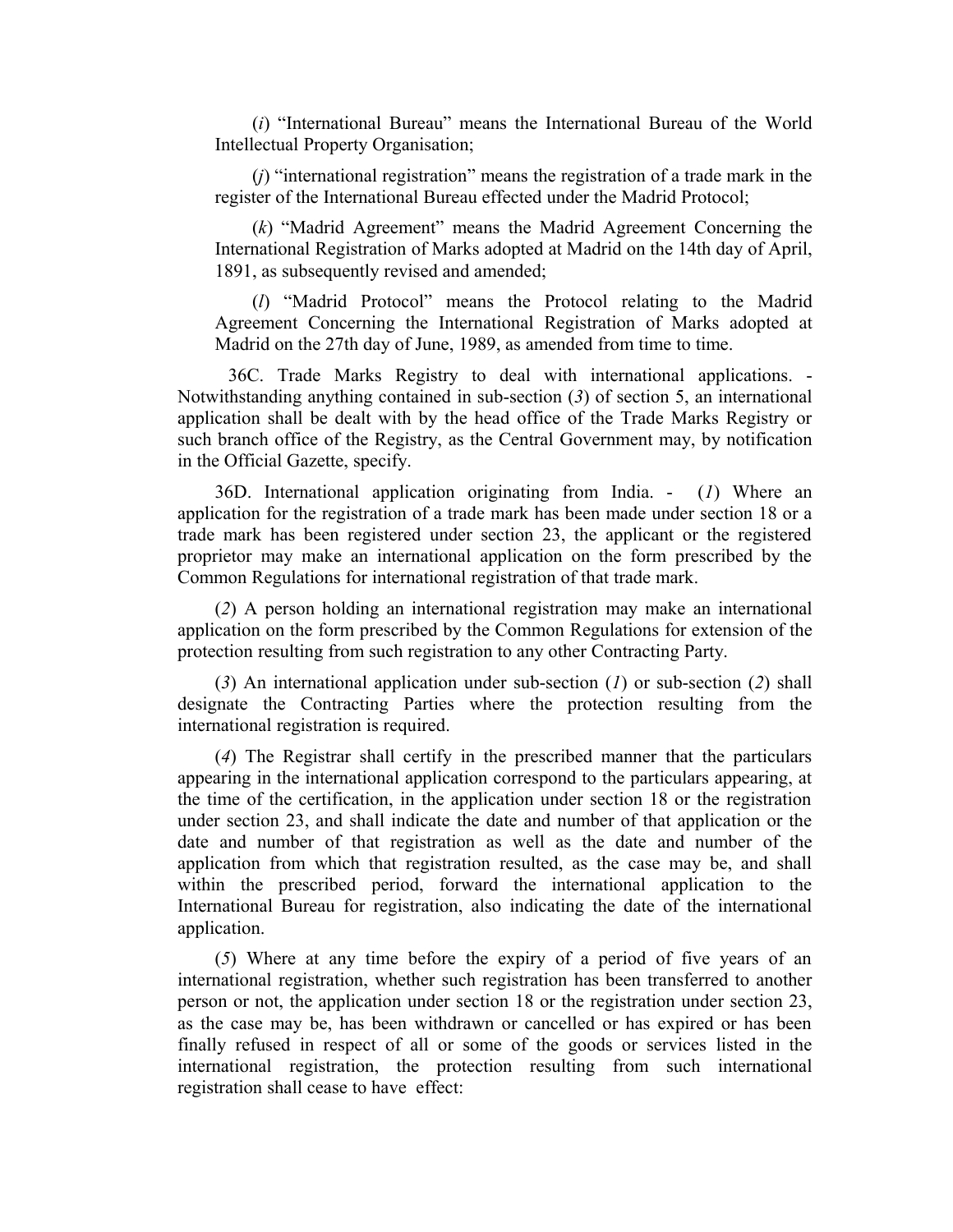Provided that where an appeal is made against the decision of registration and an action requesting for withdrawal of application or an opposition to the application has been initiated before the expiry of the period of five years of an international registration, any final decision resulting into withdrawal, cancellation, expiration or refusal shall be deemed to have taken place before the expiry of five years of the international registration.

(*6*) The Registrar shall, during the period of five years beginning with the date of international registration, transmit to the International Bureau every information referred to in sub-section (*5*).

(*7*) The Registrar shall notify the International Bureau the cancellation to be effected to an international registration keeping in view the current status of the basic application or the basic registration, as the case may be.

36E. International registrations where India has been designated. - (*1*) The Registrar shall, after receipt of an advice from the International Bureau about any international registration where India has been designated, keep a record of the particulars of that international registration in the prescribed manner.

(*2*) Where, after recording the particulars of any international registration referred to in sub-section (*1*), the Registrar is satisfied that in the circumstances of the case the protection of trade mark in India should not be granted or such protection should be granted subject to conditions or limitations or to conditions additional to or different from the conditions or limitations subject to which the international registration has been accepted, he may, after hearing the applicant if he so desires, refuse grant of protection and inform the International Bureau in the prescribed manner within eighteen months from the date on which the advice referred to in sub-section (*1*) was received.

(*3*) Where the Registrar finds nothing in the particulars of an international registration to refuse grant of protection under sub-section (*2*), he shall within the prescribed period cause such international registration to be advertised in the prescribed manner.

(*4*) The provisions of sections 9 to 21 (both inclusive), 63 and 74 shall apply *mutatis mutandis* in relation to an international registration as if such international registration was an application for registration of a trade mark under section 18.

(*5*) When the protection of an international registration has not been opposed and the time for notice of opposition has expired, the Registrar shall within a period of eighteen months of the receipt of advice under sub-section (*1*) notify the International Bureau its acceptance of extension of protection of the trade mark under such international registration and, in case the Registrar fails to notify the International Bureau, it shall be deemed that the protection has been extended to the trade mark.

(*6*) Where a registered proprietor of a trade mark makes an international registration of that trade mark and designates India, the international registration from the date of the registration shall be deemed to replace the registration held in India without prejudice to any right acquired under such previously held registration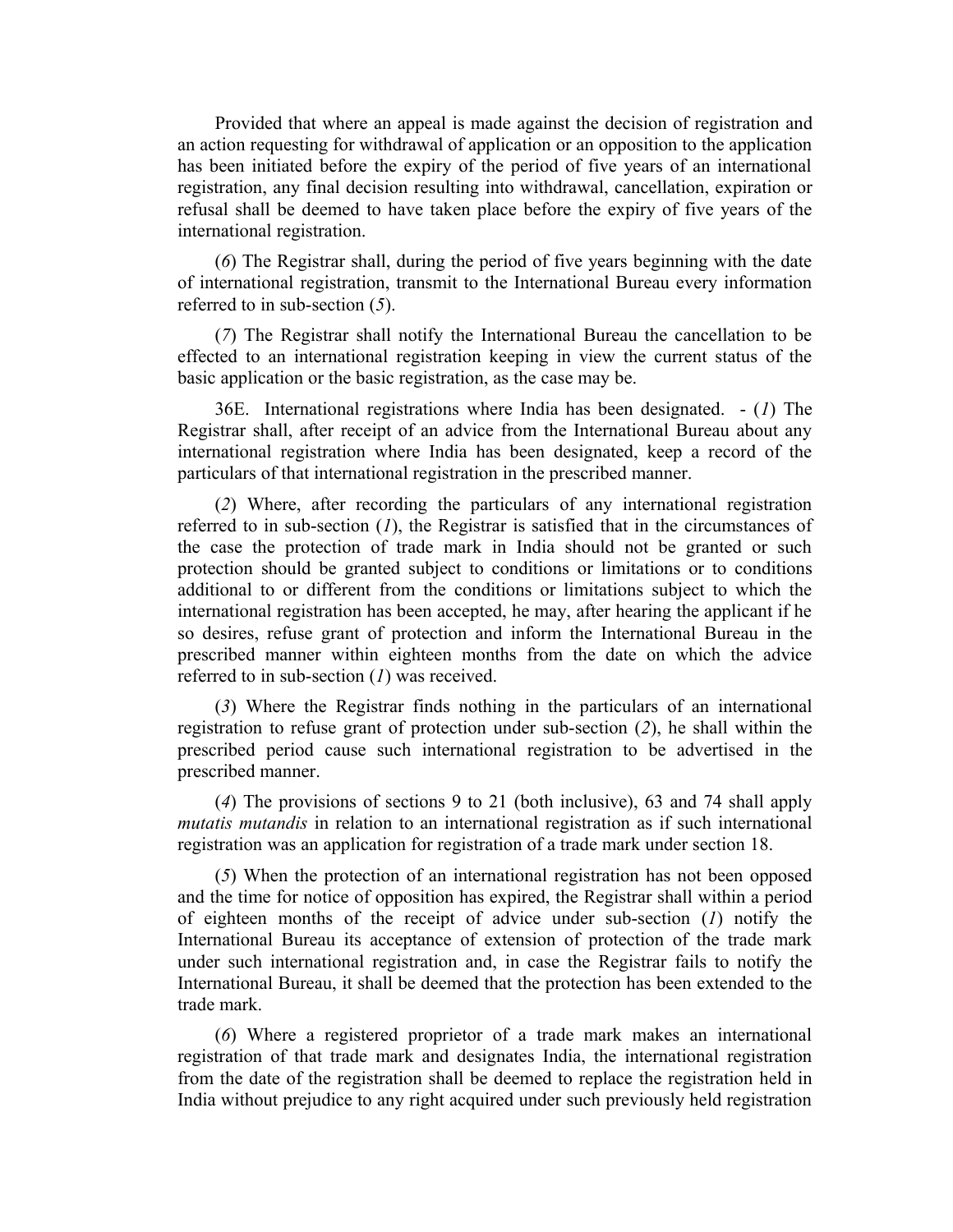and the Registrar shall, upon request by the applicant, make necessary entry in the register referred to in sub-section (*1*) of section 6.

(*7*) A holder of international registration of a trade mark who designates India and who has not been extended protection in India shall have the same remedy which is available to any person making an application for the registration of a trade mark under section 18 and which has not resulted in registration under section 23.

(*8*) Where at any time before the expiry of a period of five years of an international registration, whether such registration has been transferred to another person or not, the related basic application or, as the case may be, the basic registration in a Contracting Party other than India has been withdrawn or cancelled or has expired or has been finally refused in respect of all or some of the goods or services listed in the international registration, the protection resulting from such international registration in India shall cease to have effect.

36F. Effects of international registration. - (*1*) From the date of the international registration of a trade mark where India has been designated or the date of the recording in the register of the International Bureau about the extension of the protection resulting from an international registration of a trade mark to India, the protection of the trade mark in India shall be the same as if the trade mark had been registered in India.

 (*2*) The indication of classes of goods and services given by the applicant shall not bind the Registrar with regard to the determination of the scope of the protection of the trade mark.

36G. Duration and renewal of international registration. - (*1*) The international registration of a trade mark at the International Bureau shall be for a period of ten years and may be renewed for a period of ten years from the expiry of the preceding period.

 (*2*) Subject to payment of a surcharge prescribed by the rules, a grace period of six months shall be allowed for renewal of the international registration.'.

**6**. Substitution of new section for section 45. - For section 45 of the principal Act, the following section shall be substituted, namely:—

"45. Registration of assignments and transmissions. - (*1*) Where a person becomes entitled by assignment or transmission to a registered trade mark, he shall apply in the prescribed manner to the Registrar to register his title, and the Registrar shall, on receipt of the application, register him as the proprietor of the trade mark in respect of the goods or services in respect of which the assignment or transmission has effect, and shall cause particulars of such assignment or transmission to be entered on the register.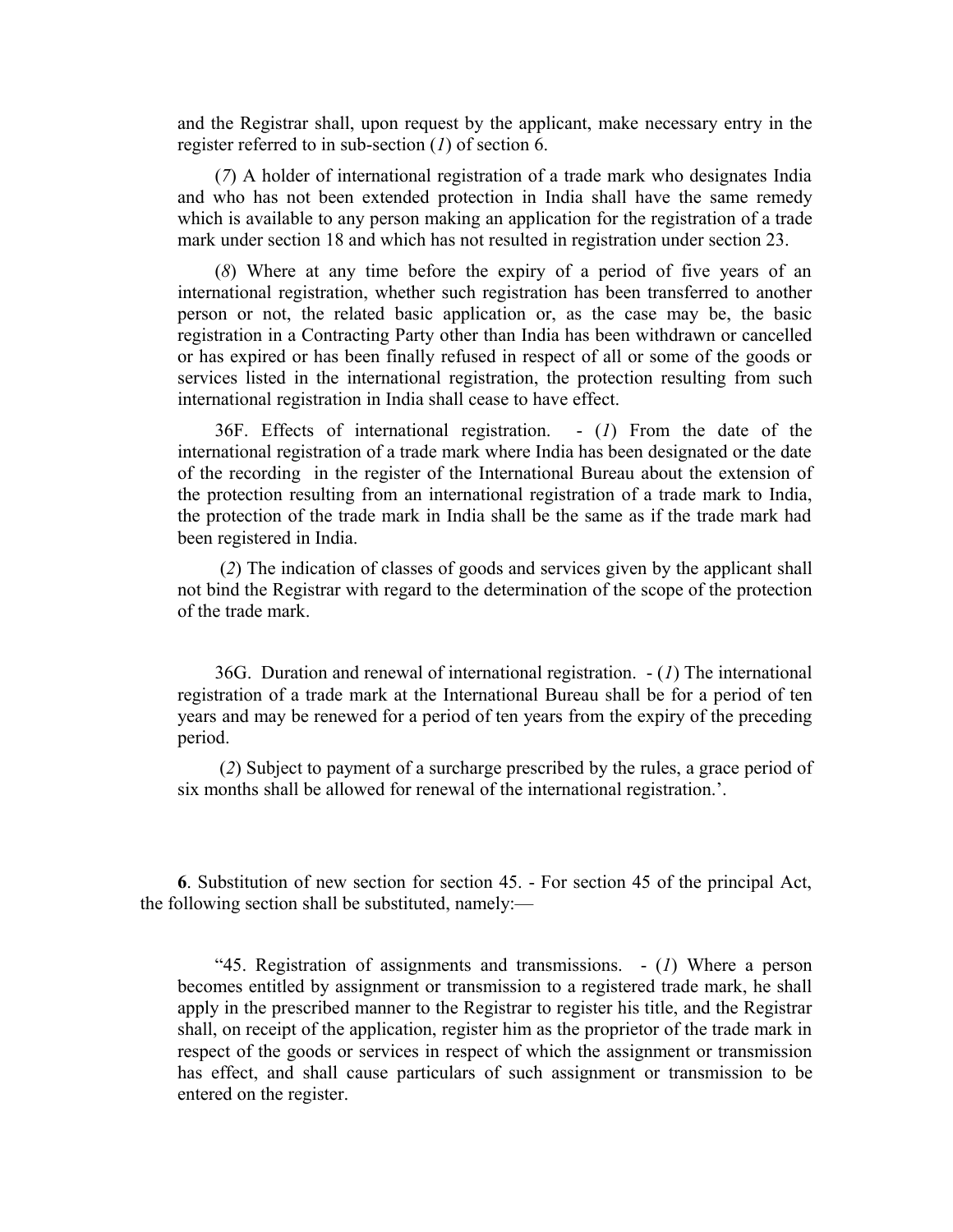(*2*) The Registrar may require the applicant to furnish evidence or further evidence in proof of title only where there is a reasonable doubt about the veracity of any statement or any document furnished.

(*3*) Where the validity of an assignment or transmission is in dispute between the parties, the Registrar may refuse to register the assignment or transmission until the rights of the parties have been determined by a competent court and in all other cases the Registrar shall dispose of the application within the prescribed period.

(*4*) Until an application under sub-section (*1*) has been filed, the assignment or transmission shall be ineffective against a person acquiring a conflicting interest in or under the registered trade mark without the knowledge of assignment or transmission"

**7**. Omission of Chapter X. - Chapter X of the principal Act shall be omitted.

**8**. Amendment of section 150. - In section 150 of the principal Act, in sub-section (*1*), for the word "applications", the words "applications, international applications" shall be substituted.

**9**. Amendment of section 157. - In section 157 of the principal Act, in sub-section (*2*), —

(*a*) for clause (*vii*), the following clause shall be substituted, namely:—

"(*vii*) the manner of giving a notice of opposition and the fee payable for such notice under sub-section (*1*) and sending counter-statement under subsection (*2*) and submission of evidence and the time therefor under sub-section (*4*) of section 21;";

(*b*) after clause  $(ix)$ , the following clauses shall be inserted, namely:—

 "(*ixa*) the time within which the international application is to be forwarded to the International Bureau and the manner of certifying the particulars by the Registrar under sub-section (*4*) of section 36D;

 (*ixb*) the manner of keeping a record of particulars of an international registration under sub-section (*1*) of section 36E;

 (*ixc*) the manner of informing the International Bureau under sub-section (*2*) of section 36E;

 (*ixd*) the manner of advertising the international registration and the time within which the international registration shall be advertised under sub-section (*3*) of section 36E;";

(*c*) after clause (*xiii*), the following clause shall be inserted, namely:—